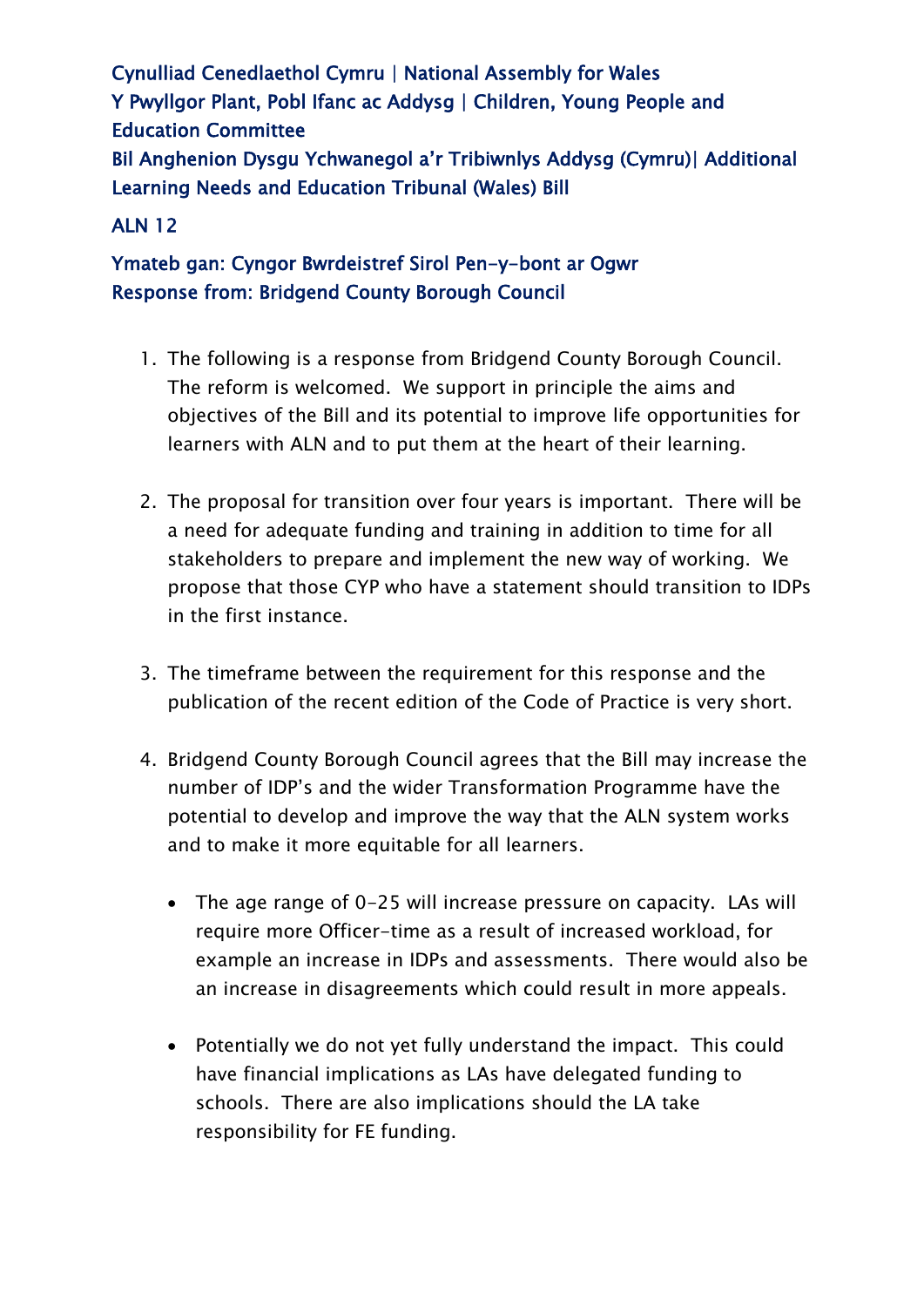- Introduction of statutory plans for all learners with ALN 0-25 inevitably increases expectations and puts additional pressure on education/social services at a time of change in other areas such as curriculum reform and when schools and local authority budgets are already under huge pressure. Schools/LAs need time to adapt and staff need to be adequately trained with appropriate funding to support the training needed.
- The statement that statutory IDPs for all children with ALN will remove all problems associated with the adversarial nature of the current system (and potentially lead to cost savings for LAs in future due to consequent reduction in disagreements/appeals) is overestimated. Where does the responsibility lie for an IDP? There could be tensions at the point that a LA takes responsibility from a FE - who will fund this?
- There will be financial pressures and ongoing costs for four organisations namely LHBs, FEIs, Estyn and WG.
- There should be a template for an IDP, a standard format. This will ensure consistency across Wales.

#### Post-16 specialist provision

5. If this duty passes to LAs there will be accompanying costs associated with supporting these pupils.

6. In addition, part of the rationale for moving post-16 assessment is to link the post- and pre- 16 assessments within the local authority. There is a proposal in the Local Government White Paper that aspects of ALN move into a regional education structure. This would mean either moving this service into a regional structure which is untested with regards to carrying out assessments or that post-16 remains in local authorities with aspects of pre-16 sitting at a regional level, against one of the main reasons for moving post-16 into local authorities. Whichever route is taken, this is not taken into account in the ALN Bill.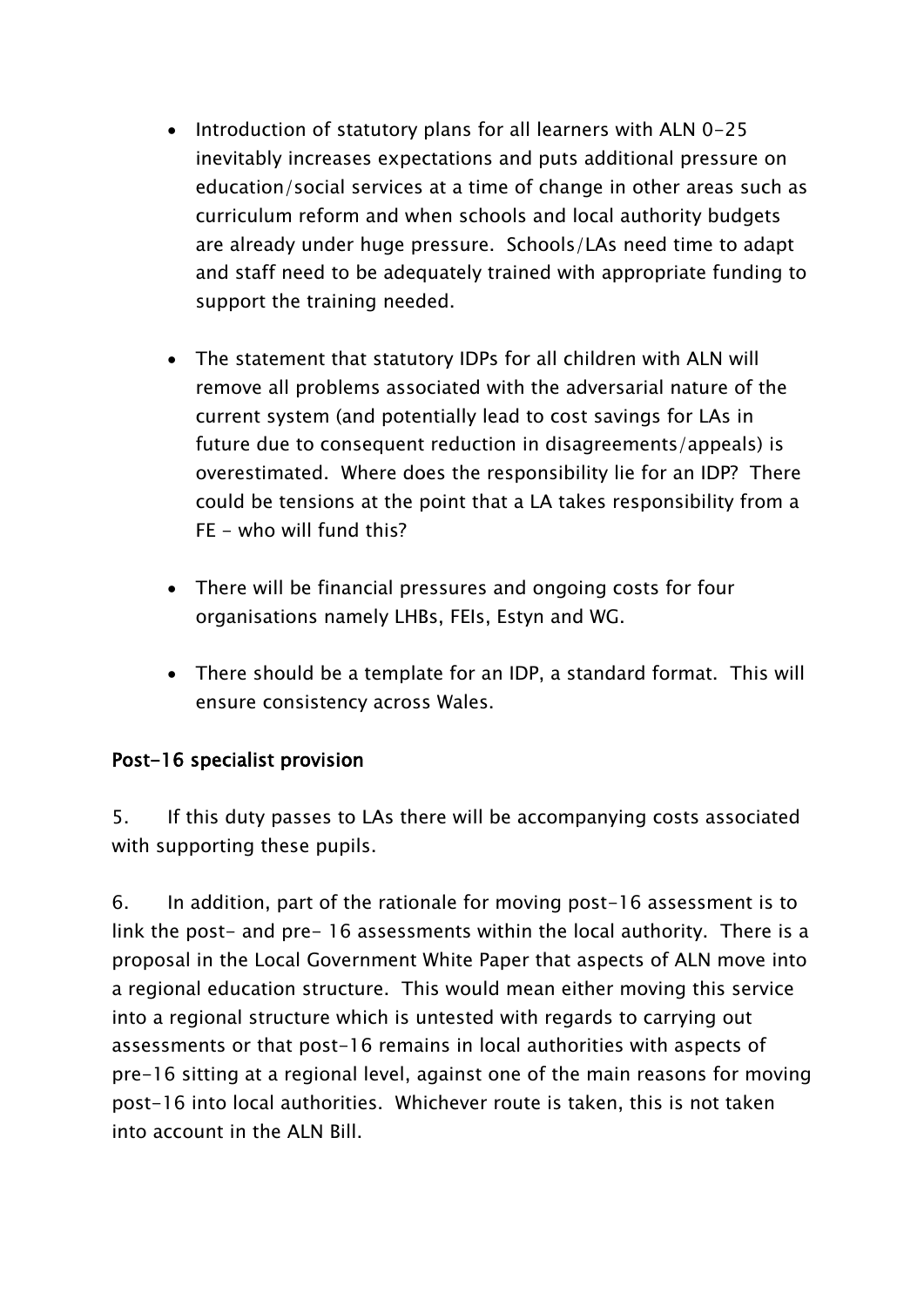# The LAs' responsibilities for IDPs in early years.

7. LAs will be responsible for this but most contact for children aged 0-2 will be with health services. There is the risk that some children may slip through the net. How will local authorities know if there is a 'child for whom it is responsible'? How does the LA engage with parents in developing and reviewing IDPs if most contact is with health services?

8. There is a need for more clarity on respective responsibilities/accountability of LAs and FEIs. LAs receive no funding for and have no responsibility for governance of FEIs.

9. It is not clear how LAs' responsibilities will work in relation to the 19- 25 age group.

10. The Bill may increase the number of school-maintained IDPs for learners who go on to FE will end up with the LA; how the costs of those will be met given LAs receive no funding for post-16 and there is no provision for funding to transfer from FEIs to LAs.

11. There is no equivalent provision in the Bill for a LA to direct a FEI to prepare or maintain an IDP as there is for schools. So if an LA accepts transfer of an IDP from an FEI, the LA cannot require the FEI to take it back even if it is appropriate as a result of the young person's needs changing.

12. The Bill hugely expands the number of CYP who are eligible to appeal to the Education Tribunal. As statutory IDPs will be held both by schools and LAs, circumstances under which appeals may be made widen LAs' involvement beyond the IDPs for which they may be directly responsible to all CYP of compulsory school age. Those circumstances include (but are not restricted to) an LA's decision not to revise a school-based IDP if so requested; an LA's decision not to take over responsibility for an IDP following a request; and a governing body's decision to cease to maintain an IDP. This has workload and cost implications for LAs that don't currently exist and which are not considered in the RIA.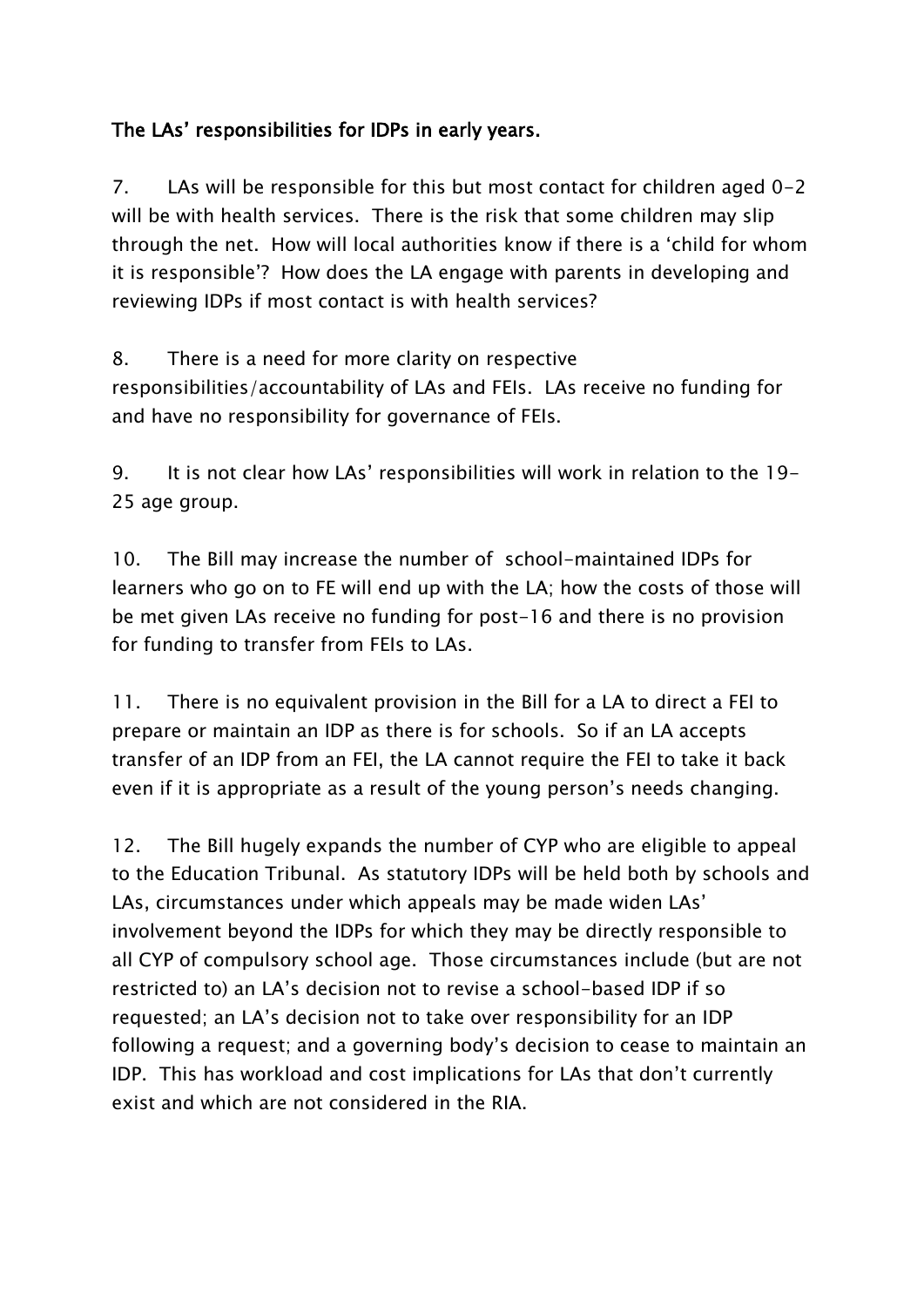13. There will be an additional burden on LAs in reviewing a school-based IDP and deciding if it should be revised – if the LA didn't develop the IDP it will not have the same knowledge of the child and his/her ALN/ALP as the school. The LA will have to make disagreement resolution services available as part of this process. If the LA decides not to revise the plan the decision is appealable.

14. If CYP challenge a governing body's decision to cease an IDP, the LA has to review that decision and, if it upholds it, the decision is appealable. This could possibly have an impact not just on LAs but also on Tribunal workload with a resultant increase in costs.

# ALNCo Role

15. There are concerns about the proposed statutory ALNCo role, in particular that all ALNCos should be QTS and acquire Masters Qualification. Not all school staff currently in a SENCo or SENCo type role are necessarily QTS. This would be a major cost implication for schools in addition to workforce implications. This role needs to be strategically linked into Successful Futures. There is recognition that although training is necessary for the ANLCos we do not feel that a Masters qualification is necessarily the right pathway. Instead funding could be redirected to broader training and transition work.

16. The Bill proposes that there would be greater flexibility in deciding whether schools share an ALNCo as well as suggesting that there could be more than one ALNCo in a school. We feel that every school should have their own designated ALNCO who would know the pupils well, rather than a peripatetic service being offered.

#### Collaboration with health

17. We welcome strengthening the DECLO role in the Bill and also that an NHS body now has a statutory duty to consider if a relevant treatment or service is likely to be of benefit.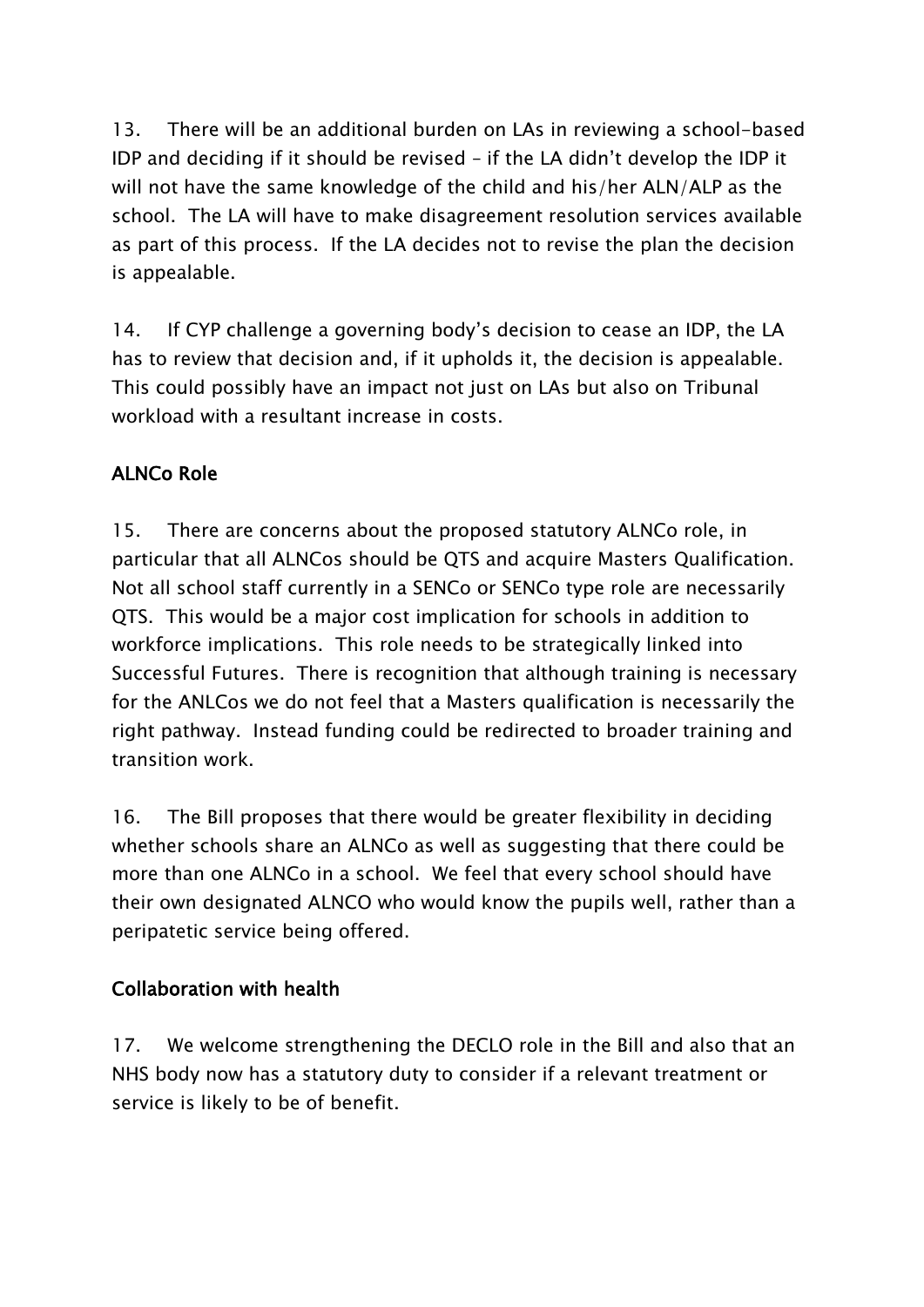18. However, concerns remain that provision can be changed or removed at NHS body's request, and LA or school. More importantly, the Education Tribunal still has no role in appeals where they relate to the provision (or not) of relevant health treatments or services.

19. The New Bill is reported to be stronger in relation to Health provision. It states that if Health identifies that there is a treatment or service that would address the learner's ALN, it must secure the provision. However, this does not mean to say that Health will 'agree' to any additional provision and there is no arbitration service provided to resolve disputes early on in the process.

20. Clarification regarding the Educational Psychology Service is required. They are not named as professionals. They should be referred to in the Bill and written into the Code in a statutory way by the wording 'must', rather than 'should', or 'should consider', at key points.

21. Removal of ET from the title as this has an emphasis of being adversarial.

22. Capacity of SENTW

## Looked After Children

23. The fact that the Bill requires the IDP to be incorporated into the personal education plan (PEP) of the child who is looked after and that the 'looking after local authority' becomes responsible for maintaining the IDP is a positive move. However, the Bill does not describe how the IDP is incorporated into the review processes and the level of importance that it holds within the PEP when it comes to decision making. What is the mechanism for disagreement / dispute relating to provision, for example?

## Duty to favour education at mainstream maintained school

24. We are pleased that the Bill now provides further instances where educating the child at a mainstream maintained school is not appropriate.